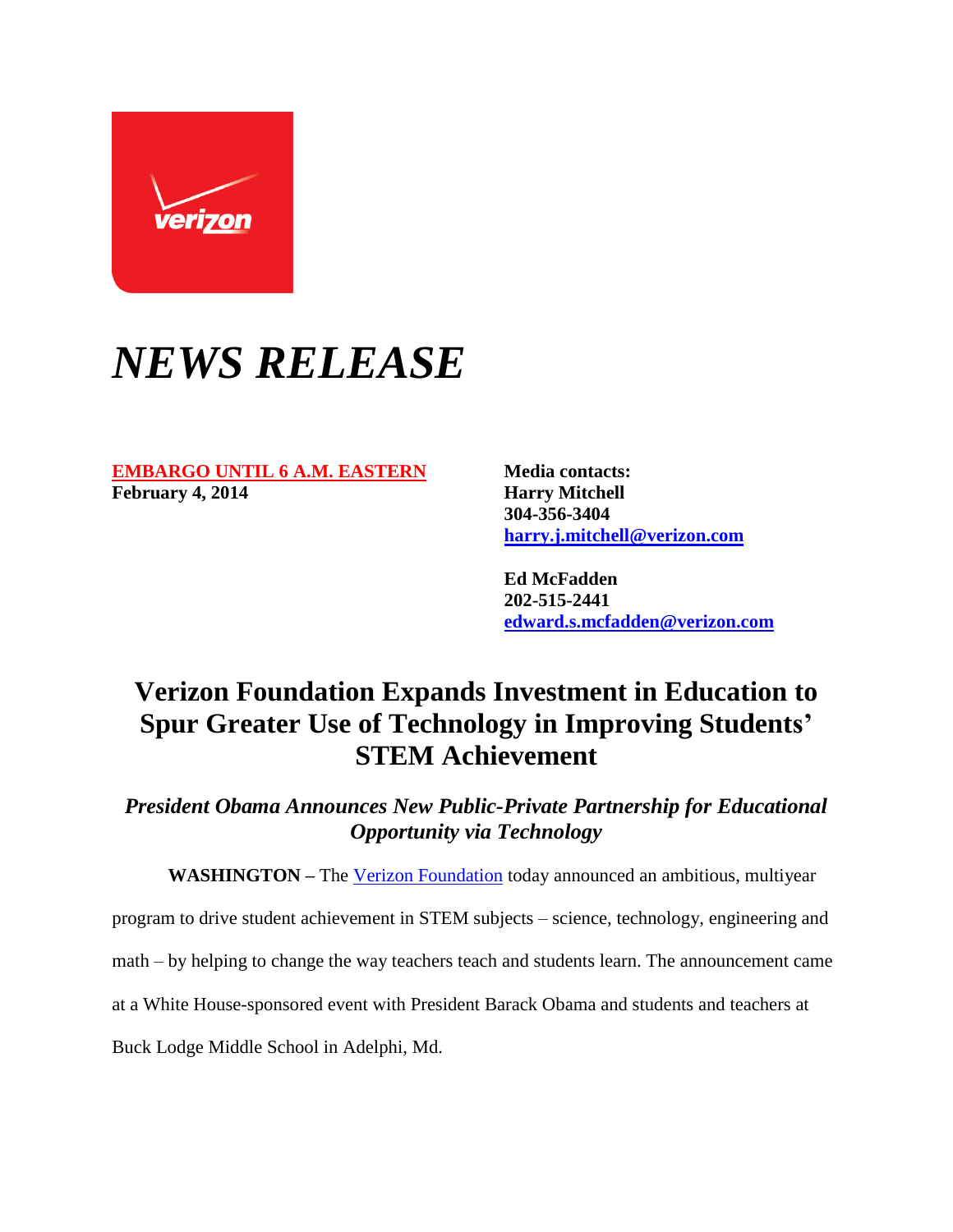Over the next three years, the foundation will invest up to \$100 million in cash and inkind contributions in current and new initiatives, which will accelerate professional development for teachers on how to effectively use technology to boost student achievement in STEM.

Current Verizon Foundation programs that integrate technology into the classroom have produced impressive results, including 59 percent of participating teachers reporting improved ability to individualize their instruction; 52 percent of participating students showing increased technology proficiency; 40 percent of participating students demonstrating increased ability in problem solving; and 37 percent showing increased academic achievement.

"If you work alongside teachers and show them exactly how to integrate technology into the classroom in a consistent and meaningful manner with professional development, the results can be very profound," said Rose Stuckey Kirk, vice president-global corporate citizenship and president of the Verizon Foundation. "In our work in this area, we find that this committed approach is critical. That's why we are expanding our work to have an even greater impact in the education arena."

Verizon already supports a number of STEM educational initiatives, including the [Verizon Innovative Learning Schools](http://www.verizonfoundation.org/our-focus/) program and the [Verizon Innovative App Challenge.](http://appchallenge.tsaweb.org/)

The Innovative Learning Schools program, a partnership between the [International](http://www.iste.org/)  [Society for Technology in Education](http://www.iste.org/) and the Verizon Foundation, is a professional-development program for teachers at schools in underserved areas. The program currently includes 24 schools. Teachers receive two years of onsite and online professional development that prepares them to better incorporate mobile technology into classroom learning and makes STEM subjects more appealing to students.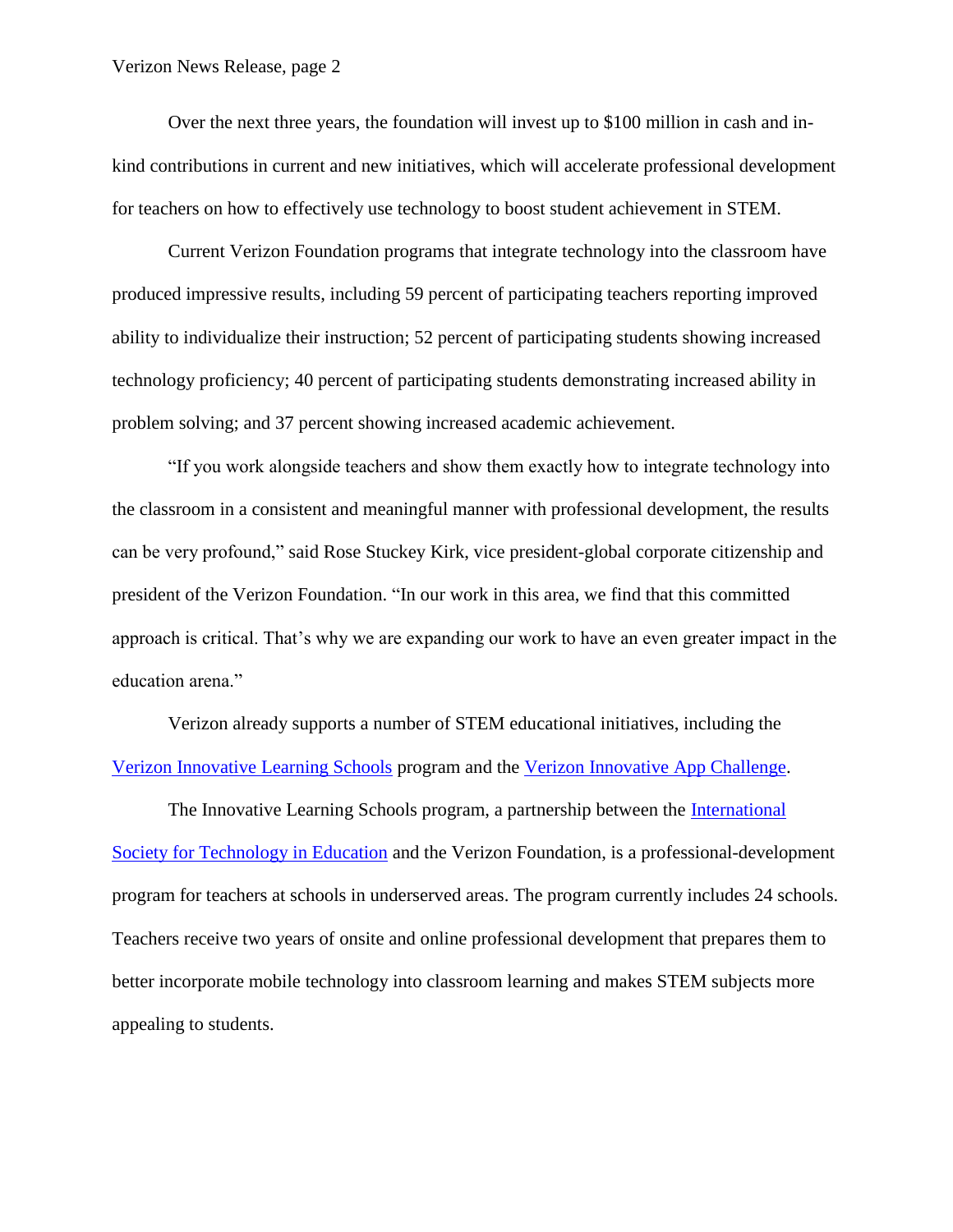The [Verizon Innovative App Challenge,](http://appchallenge.tsaweb.org/) a partnership between the foundation and the [Technology Student Association,](http://www.tsaweb.org/) is a national competition in which students design a mobile application concept that addresses a need or problem in their local schools or communities. Winning school teams earn up to \$20,000 to further STEM education in their schools, as well as tablets for team members courtesy of Samsung Telecommunications America.

## **Measuring for Success**

"Not only are these programs providing teachers and students with the technology and learning skills they can put to immediate use, we are measuring the initiatives' results to see if they're making a difference," said Kirk. "Based on teacher feedback and some real-world examples, that's happening."

One Innovative Learning School in Massachusetts saw striking results. A number of its students had consistently failed a state standardized test in biology prior to the VILS program, preventing them from graduating and increasing the likelihood that they would drop out. After one year in the program, all the biology students passed.

A survey of students in the inaugural Verizon Innovative App Challenge found that 86 percent of winners were interested in taking future computer programming classes, and 60 percent of winners were likely to pursue a STEM-related career.

Given the initial impact of its programs on thousands of teachers and students, Verizon is expanding its efforts to spur student and teacher innovation in STEM in underserved schools and communities. These new initiatives are being designed not only to continue teacher training and professional development, but to mobilize the community to strengthen the opportunities for students to learn and achieve by using technology. These new efforts include a nationwide challenge with software developers to create new applications to enhance math and science